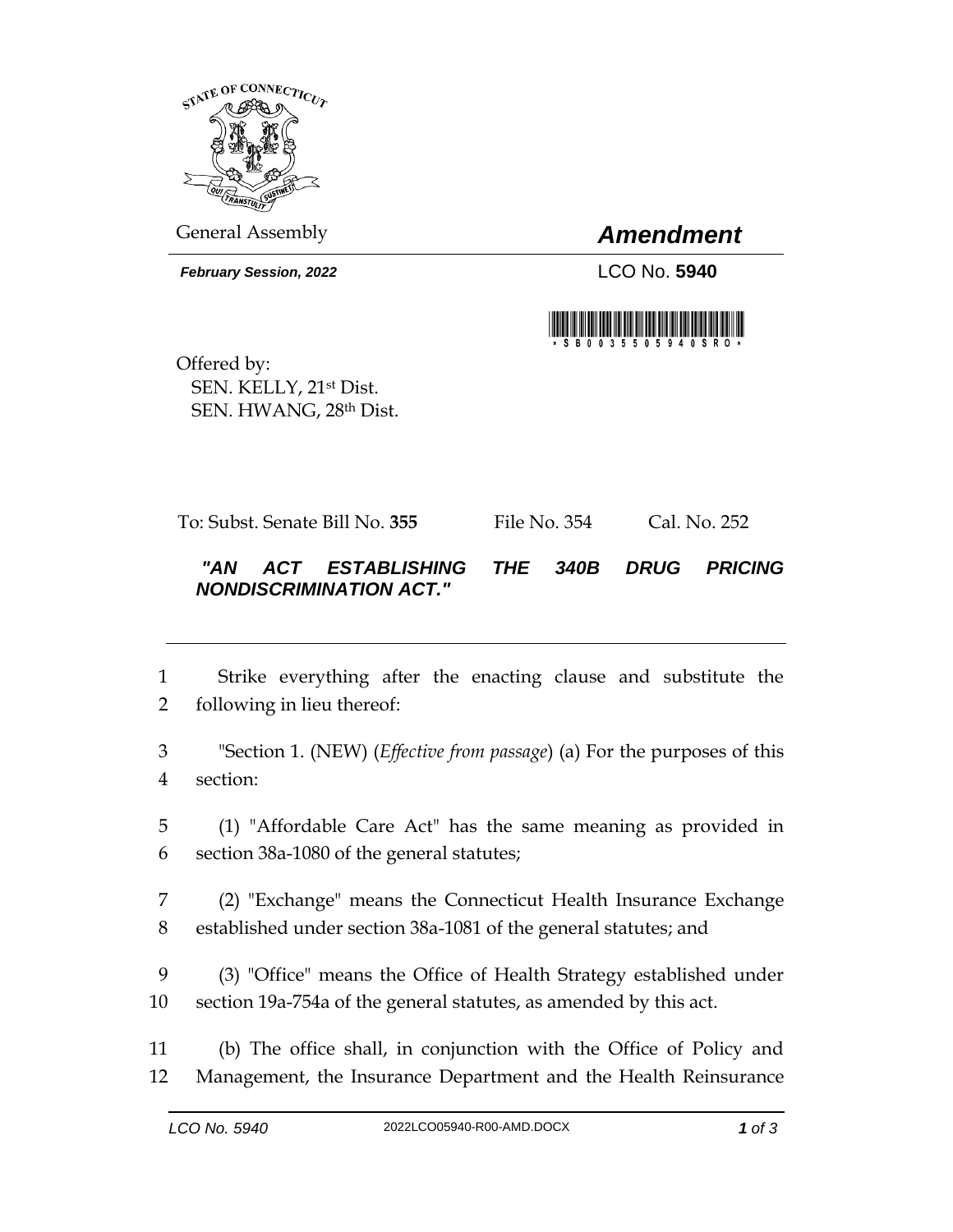Association created under section 38a-556 of the general statutes, seek a state innovation waiver under Section 1332 of the Affordable Care Act to establish a reinsurance program pursuant to subsection (d) of this section.

 (c) Subject to the approval of a waiver described in subsection (b) of this section, the office, not later than September 1, 2023, for plan year 2024 and annually thereafter for the subsequent plan year, shall:

- (1) Determine the amount needed, not to exceed twenty-one million two hundred ten thousand dollars, annually, to fund the reinsurance program established pursuant to subsection (d) of this section; and
- (2) Inform the Office of Policy and Management of the amount determined pursuant to subdivision (1) of this subsection.

 (d) The amount described in subsection (c) of this section shall be utilized to establish a reinsurance program for the individual health insurance market designed to lower premiums on health benefit plans sold in such market, on and off the exchange, provided the federal government approves the waiver described in subsection (b) of this section. Any such reinsurance program shall be administered by the Health Reinsurance Association. The Treasurer shall annually pay the amount as described in subsection (c) of this section for the purpose of administering such reinsurance program.

 (e) If the waiver described in subsection (b) of this section terminates and the office does not obtain another waiver pursuant to subsection (a) of this section, the Treasurer shall cease paying the amount described in subsection (c) of this section for the purpose of administering the reinsurance program established pursuant to subsection (d) of this section.

 Sec. 2. (*Effective from passage*) Not later than January 1, 2023, the Insurance Department shall prepare and submit a report, in accordance with section 11-4a of the general statutes, to the joint standing committee of the General Assembly having cognizance of matters relating to